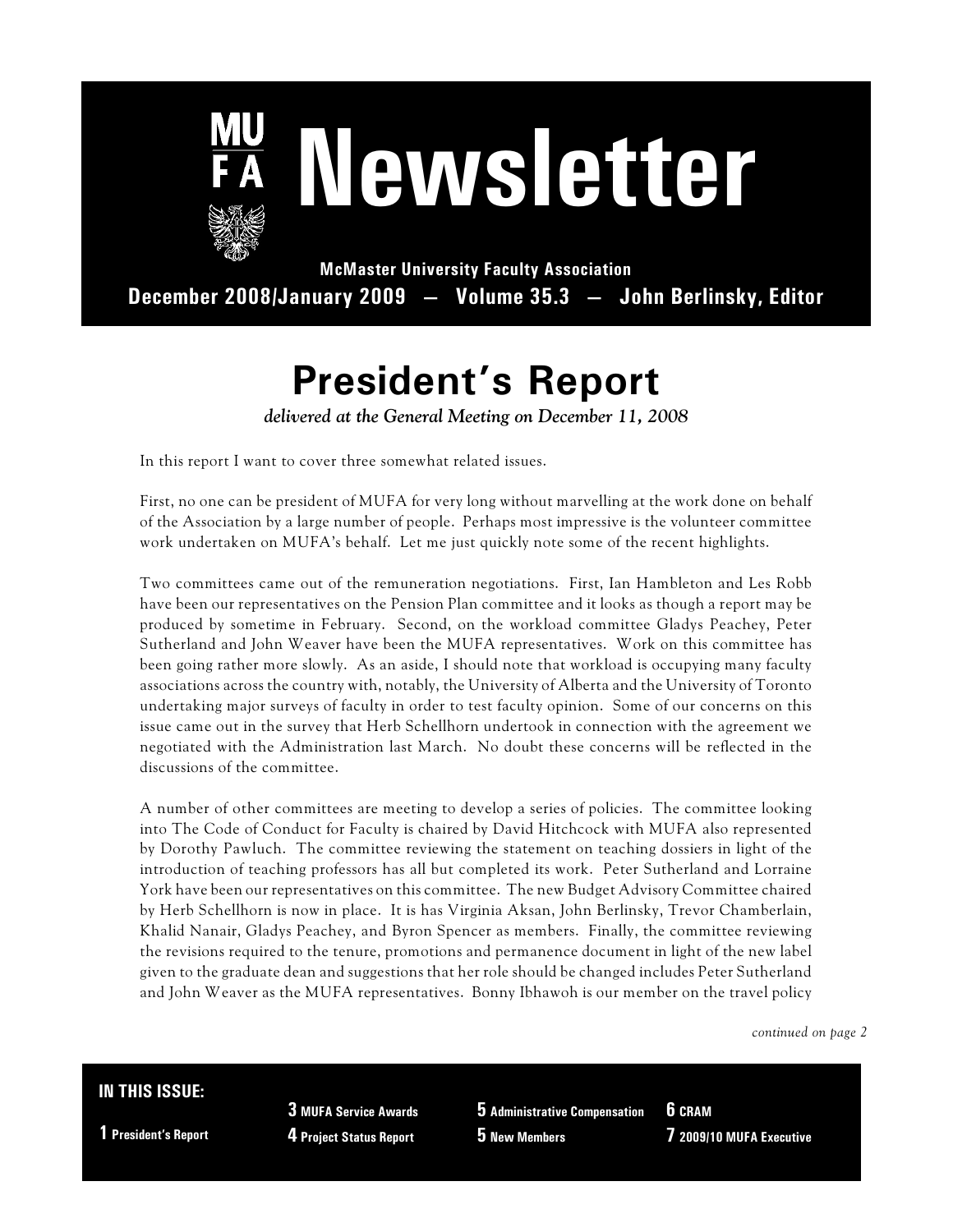#### **President's Report** *(continued from p. 1)*

implementation committee and he has been extremely active in bringing to our attention the problems associated with the possible outsourcing of the financial management of research travel. All these tasks and a great deal more are undertaken by MUFA members who I think deserve to be thanked by everyone in the Association.

The second issue I want to discuss is collegiality. For me collegiality is in essence faculty and administrators working together to make the university the best possibly research and teaching-intensive institution. I have long felt that collegiality is one of the key reasons for McMaster's success in recent decades. I have been reminded of the unique nature of McMaster's version of collegiality by discussions I have had with new faculty. Indeed, on a fairly regular basis MUFA's Executive Director, Phyllis DeRosa-Koetting, arranges for five or six new faculty members to have lunch with two members of the Executive — one is usually the President. This is an excellent opportunity for us to tell them all about MUFA but also for them to tell us all about their first impressions of McMaster. Apart from problems with classroom space — one had to hold a class in a hallway — and strong criticism of the level of technology available in many classrooms, nearly all remarked on the very friendly atmosphere at McMaster. They invariably note the willingness of everyone to work, not just with colleagues within their own departments, but also with faculty in other departments and Faculties. My own take on this is that they have picked up on the strong sense of collegiality that characterizes McMaster.

While collegiality is central to the way we conduct ourselves at McMaster, we cannot take it for granted. We have to work at it. In this respect the fora led by Jim Turk, Executive Director of CAUT, and Alan Borovoy of the Canadian Civil Liberties Association

were especially instructive in exploring aspects of academic freedom, the role of faculty in campus debates, and the importance of maintaining an environment in which views, often strongly held, can be fully exchanged. It is crucial that we guard against any erosion of this vital and central part of life at McMaster.

It was to fortify collegiality that the MUFA Executive reluctantly agreed to hold a vote of all MUFA members within the Business Faculty with regard to their views on the reappointment of their Dean. The Executive felt that it was important that, in what is widely seen as a very unusual situation, the collective views of all members of the Faculty should be known. This vote was conducted independently by MUFA's Executive Director with the votes counted by our official auditor. The results have been reported to the members of the Business Faculty and to others directly involved in the process.

This brings me to the third issue: the current economic environment we all face. In the last *Newsletter* John Berlinsky did a wonderful job laying out the problems that confront the University as the economic crisis starts to hit us. What I want to emphasize is the importance of focusing on the University's core functions of research and teaching. In particular, we need to keep faculty renewal firmly at the top of the agenda while we carefully scrutinize how every cent is spent. The operating budget will no doubt come under considerable pressure. Dubious projects requiring long-term financing that would unduly burden the operating budget in the short to medium term must be shelved. Sacrifices will have to be made to ensure that McMaster emerges from this current crisis a stronger University firmly dedicated to our students and to research.

*Richard Stubbs*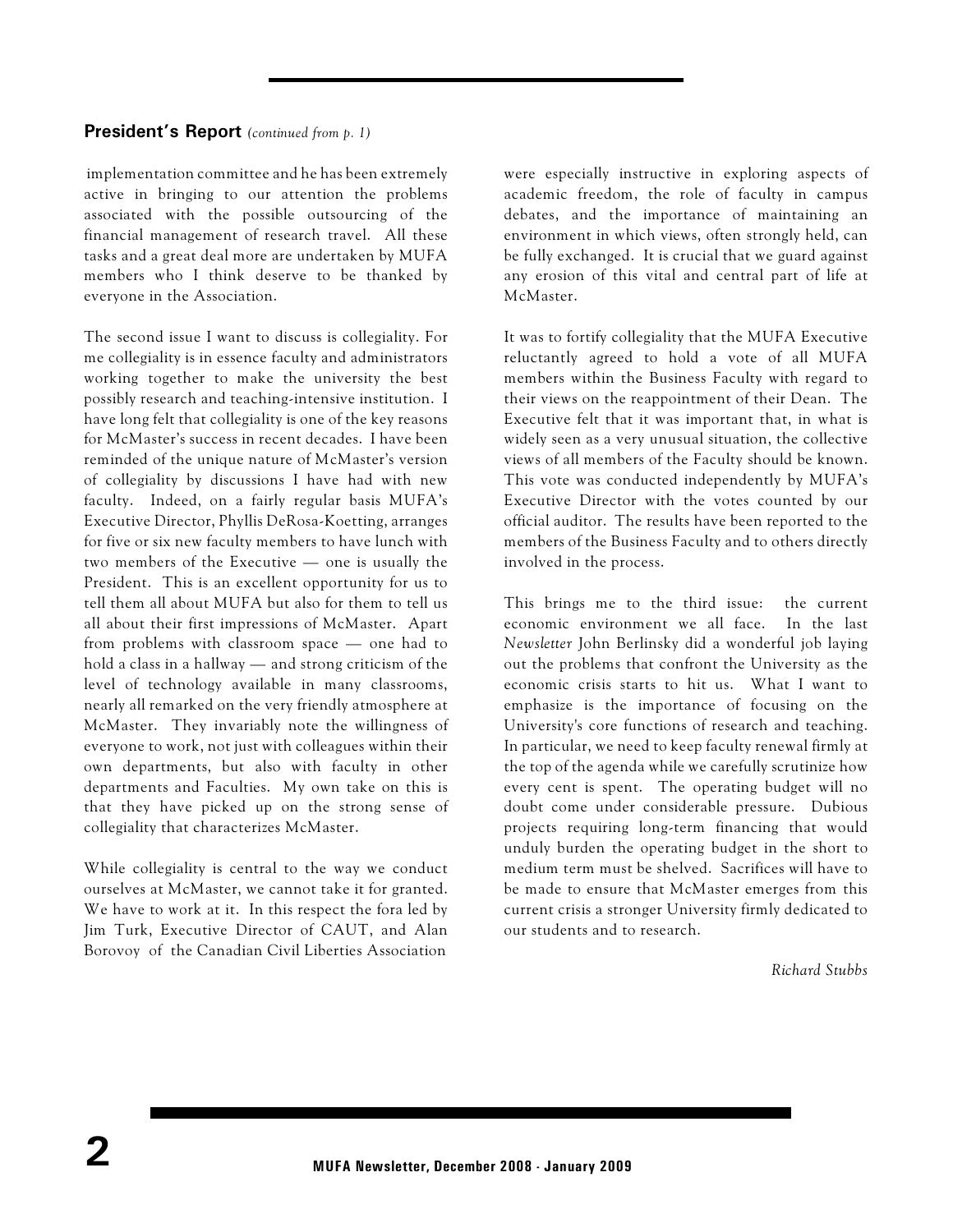# **Call for Nominations**

**—**

## **The MUFA Faculty/Librarian Awards for Outstanding Service**

#### **PURPOSE**

The purpose of these awards is to provide an annual recognition for faculty and professional librarians who have made an outstanding contribution to the University through the provision of exceptional service to faculty, librarians, staff, students or alumni.

#### **THE AWARDS**

Each year there will be a maximum of three awards in the amount of \$1,500.

#### **ELIGIBILITY**

The awards are open to all members of the McMaster University Faculty Association (MUFA).

#### **PROCEDURES**

- 1. The MUFA Executive has appointed a chair and committee drawn from amongst the categories of faculty, professional librarians, staff, students, and alumni. The Secretariat to the committee is the MUFA Executive Director.
- 2. The period of the award is a calendar year.
- 3. Nominations
	- a. Nominations must be e-mailed  $(mufa@mcmaster.ca)$  or mailed to MUFA (Hamilton Hall 103A) no later than

#### **MARCH 20, 2009**

b. The nominator must attach a supporting narrative of not more than 750 words.

- c. Each nomination must be supported by a minimum of 2, and not more than 4 reference letters. These reference letters must be e-mailed or mailed, either through the nominator or independently. Reference letters should not exceed 500 words.
- d. Position and contact information for the nominator and all references must be clearly indicated.
- 4. The Committee will review the nominations. Among the factors considered by the Committee will be:
	- $\blacksquare$  enhancement of the reputation of McMaster University
	- provision of excellent service
	- demonstrated innovation
	- breadth and depth of impact
	- $\blacksquare$  strength of support in nominations
- 5. The faculty/librarians selected to receive the awards will be invited to attend a special reception following the Annual General Meeting in the spring and will be presented with their awards at that time. Pictures of the individual recipients and a brief summary of the rationale for their award will be published in the MUFA *Newsletter* and on the MUFA Web page.
- 6. Each faculty/librarian who is nominated for an award will receive a letter of commendation from the MUFA President.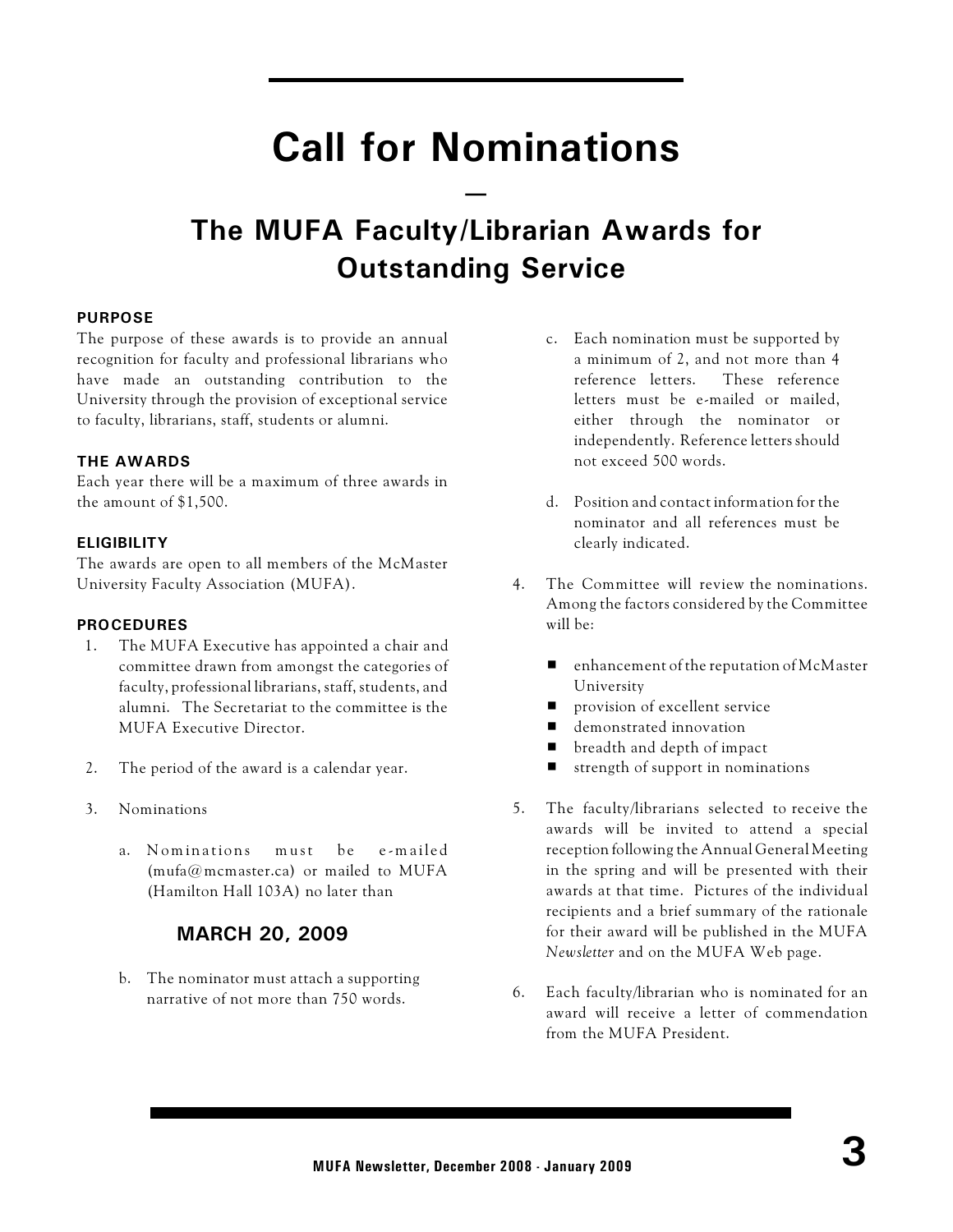## **Project Status Reports**

 **(as of January 21, 2009)**

|                                                                                   | <b>Estimated</b>                 | Approved<br>or                                   |                                                                                                                                                                                                                               |  |
|-----------------------------------------------------------------------------------|----------------------------------|--------------------------------------------------|-------------------------------------------------------------------------------------------------------------------------------------------------------------------------------------------------------------------------------|--|
| <b>Project Name</b>                                                               | <b>Completion</b><br><b>Date</b> | Anticipated<br><b>Budget</b>                     | Status                                                                                                                                                                                                                        |  |
| Project & Budget Approved                                                         |                                  |                                                  |                                                                                                                                                                                                                               |  |
|                                                                                   |                                  | \$48,000,000                                     |                                                                                                                                                                                                                               |  |
|                                                                                   |                                  | \$38,000,000<br>(pre BTech<br>Prog)              |                                                                                                                                                                                                                               |  |
| <b>Engineering Technology Building</b>                                            | Summer 2009                      | $$8.6$ million -<br>orig proj scope<br>Dec 2005) | Mechanical/electrical sy <sup>st</sup> ems 65 <sup>%</sup> complete. Internal<br>masonry 75% complete. Drywall work and interior<br>partitions 60% complete. Freight elevator<br>operational. Flooring completed in basement. |  |
| <b>McMaster Front Entrance</b><br>Improvements (Phase 2)                          | Summer 2009                      | \$4,900,000                                      | Design work complete. First stage of landscaping to<br>be implemented with construction of Engineering<br>Technology Building in 2009.                                                                                        |  |
| MDCL 2 <sup>nd</sup> Floor Fitup                                                  | Summer 2009                      | \$26,000,000                                     | Drywall complete. Mechanical and electrical<br>infrastructure 90% complete. Finishing in<br>washrooms complete. Flooring 75% complete.<br>Penthouse work 90% complete. Overall finishing<br>work 75% complete.                |  |
| MUMC Biosafety Lab 3 (FHS)                                                        | Pending                          | \$2,500,000                                      | Engineering design work complete. Financing being<br>finalized.                                                                                                                                                               |  |
| <b>MUMC Farncombe Digestive</b><br><b>Health Research Institute</b>               | Summer 2009                      | \$3,675,000                                      | Architect and engineers in schematic design phase.                                                                                                                                                                            |  |
| <b>MUMC Surgical Skills Facility</b>                                              | Summer 2009                      | \$3,150,000                                      | General layout complete. Detail design progressing.                                                                                                                                                                           |  |
| Thode Library Learning<br>Commons (Phase 1)                                       | <b>Fall 2008</b>                 | \$884,471                                        | Construction work 98% complete.                                                                                                                                                                                               |  |
| <b>Long Term Capital Planning</b><br><b>Projects (MTCU)</b>                       |                                  |                                                  |                                                                                                                                                                                                                               |  |
| <b>Burlington Campus Centre for</b><br>Advanced Management Studies<br>(CAMS)      | <b>Fall 2009</b>                 | \$28,000,000                                     | Site plan approval underway. Submitted to the<br>MTCU in Fall 2008. Approval pending.                                                                                                                                         |  |
| Centre for Spinal Cord Injury &<br>Cancer Education, Research &<br>Rehabilitation |                                  | \$20,000,000                                     | Submitted to the MTCU in Fall 2008. Approval<br>pending.                                                                                                                                                                      |  |
| <b>McMaster Centre for</b><br>Biosciences & Health                                |                                  | \$150,000,000                                    | Submitted to the MTCU in Fall 2008. Approval<br>pending.                                                                                                                                                                      |  |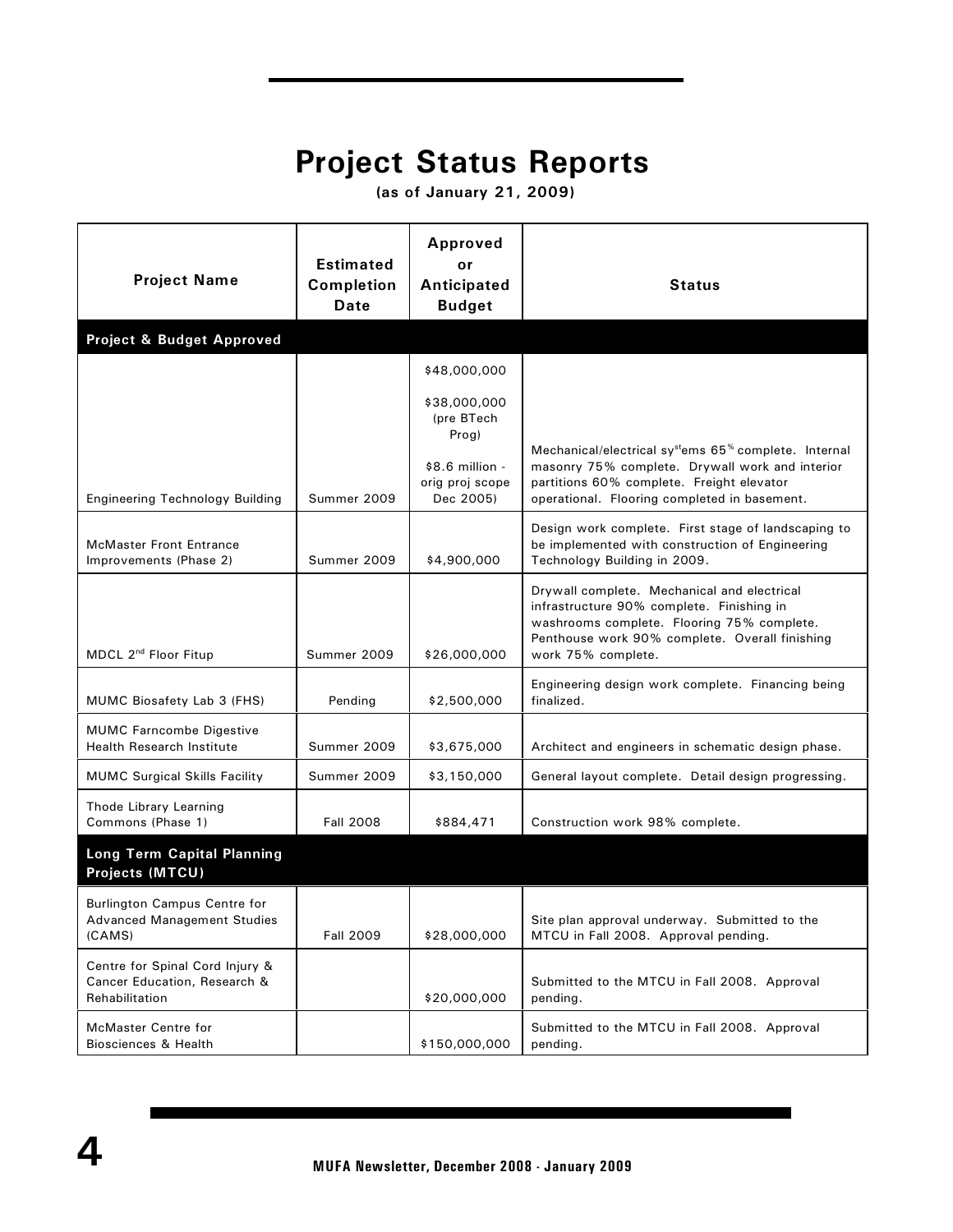| Thode Library of Science &<br>Engineering                                                            | \$5,000,000   | Submitted to the MTCU in Fall 2008. Approval<br>pending.      |
|------------------------------------------------------------------------------------------------------|---------------|---------------------------------------------------------------|
| Wilson Building for Studies in<br><b>Humanities &amp; Social Sciences</b><br>(Liberal Arts Building) | \$120,000,000 | Submitted to the MTCU in Fall 2008. Approval<br>pending.      |
| <b>For Future Consideration</b>                                                                      |               |                                                               |
| Above Ground Parking Structure                                                                       |               | On hold pending a campus wide parking review.                 |
| Sports Arena                                                                                         |               | Offsite location.                                             |
| <b>Tennis Courts</b>                                                                                 |               |                                                               |
| Other                                                                                                |               |                                                               |
| City of Hamilton Combined<br>Sewer Overflow (CSO) Tank                                               |               | City of Hamilton has deferred the project until Fall<br>2009. |

### **Resolution re Administrative Compensation**

MUFA respectfully requests that the McMaster University Board of Governors develop clear and public guidelines for compensation agreements (contracts) with senior administrators. These guidelines should make reference, at a minimum, to the following: (1) the appropriate salary differential with respect to senior faculty; (2) perquisites, if any; (3) considerations, including deferred compensation and supplementary pension plans, that apply at the end of the term of appointment; and (4) eligibility for an administrative research leave, one that is contingent upon an acceptable research plan with the expectation of a return to active research and teaching.

The incentive contract goals should be consistent with the academic priorities of the University. Attention should be paid to the aggregate value of the compensation package. All elements of the agreements should be made public.

> *Endorsed by the MUFA Membership MUFA General Meeting December 11, 2008*

Many thanks to those who have recently volunteered to serve the Association: **RICK STAPLETON**, Archivist Librarian, will serve with Jennifer McKinnon and Peter Sutherland on the Librarian Joint Committee; **JOE BLIMKIE** will represent Kinesiology on the MUFA Council; **BYRON SPENCER** and **VIRGINIA AKSAN** will join John Berlinsky, Trevor Chamberlain, Khalid Nainar, Gladys Peachey and Herb Schellhorn on the MUFA Budget Advisory Committee.

#### **Welcome New Members**

John Cairney Family Medicine Bridget Lynch Family Medicine Nancy Sheeler-McKenzie Chemistry

Nicholas Bock Med Physics&Appl Rad Sci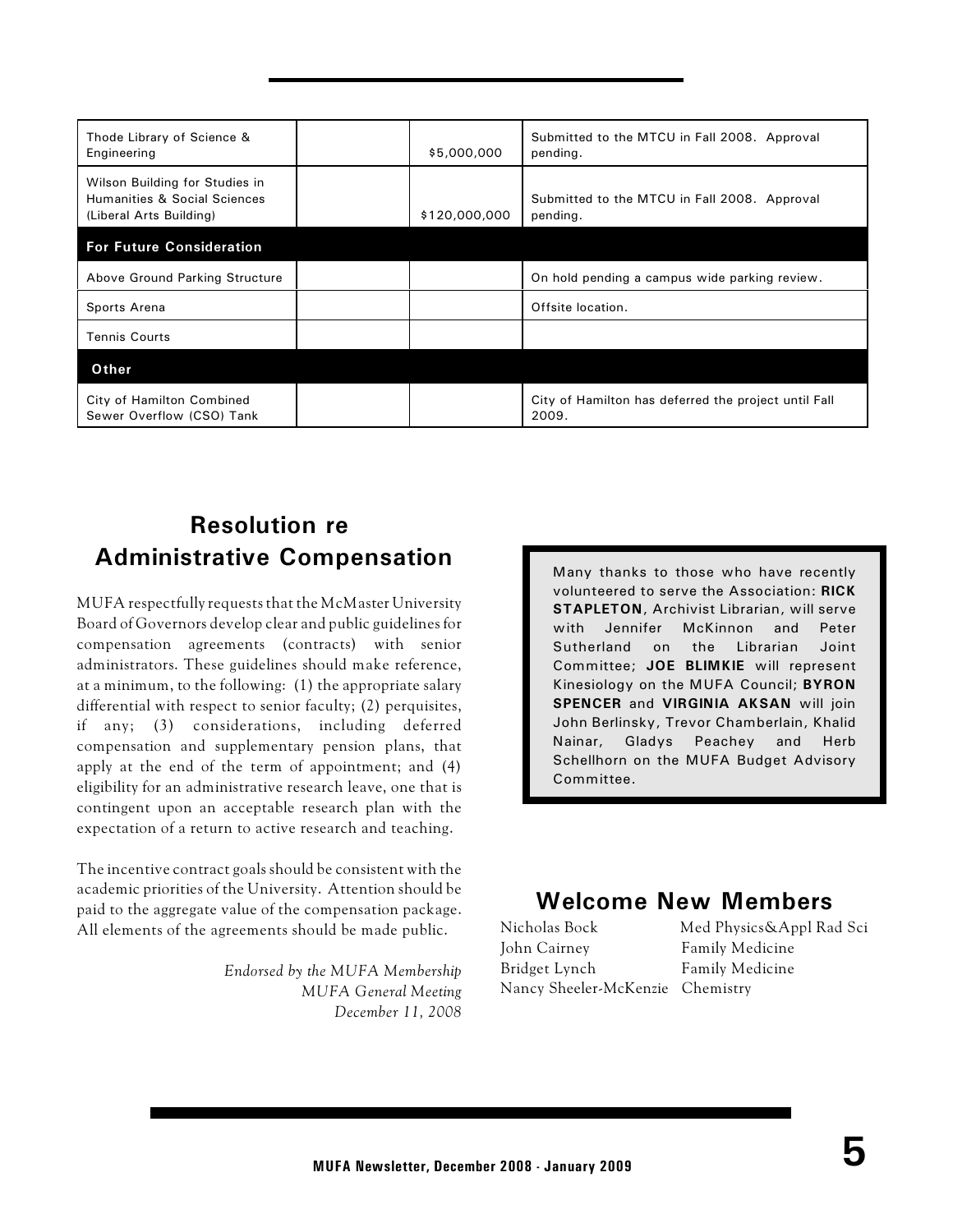## **CRAM Comes to McMaster**

Faculty members select academic material that will enrich the learning experience for their students. Each year the cost of many of these materials continue to increase at a rate that dramatically outpaces inflation. Many students are forced to seek out alternative options as they cannot afford the textbooks required for their courses.

Titles Bookstore and McMaster Students Union have joined together with their counterparts from across Canada in hopes of addressing this issue with key stakeholders. CRAM, the *Canadian Roundtable on Academic Materials*, was formed in 2008 to facilitate a national dialog on the ever increasing cost of course materials. CRAM would like to engage both faculty and librarians as key stakeholders in this process. Both parties play an important role in the selection and dissemination of information and are key to CRAM's success in the future.

CRAM has met with representatives from some of the largest publishers to gain insight into the publishing world. Publishers play a key stakeholder role but are not willing to participate in an open dialog that explores changes to many of their current business practices. The Bookstore and MSU have many concerns with some of these practices:

- 1. Constant edition changes Driving up prices and removing access to used books, often without adding any real value. Would the old edition work just as well?
- 2. Bundling The cost associated with the development of supplementary materials may be absorbed into the cost of the book, creating the impression that some items in the bundle are

free. Some of the items in the bundle may not even be used in class.

- 3. Failure to provide the price of the book The retail price may not be given to faculty members, or may not reflect the actual cost to students.
- 4. Price Increases When a textbook becomes better established, prices can be raised to take advantage of the sales volume. This often causes the instructor to drop the text, or students must buy a significantly more expensive textbook.
- 5. Aesthetics Textbooks are often loaded with glossy, full-colour pages and hard covers to make them more aesthetically pleasing. Naturally, this drives up the price, without adding any academic value.
- 6. Unsolicited desk copies Publishers sometimes send "free" copies to market their textbooks, but the cost ultimately goes to students.

Faculty members are the final decision maker and play a critical role in the adoption of course materials. Many faculty members are already striving to minimize the cost for students and it is imperative that we work together to achieve even greater success, especially given the current state of the economy. Please contact the bookstore or MSU if you would like more information about CRAM or would like to become more involved in the process.

| Vishal Tiwari           |
|-------------------------|
| VP Education            |
| McMaster Students Union |
| vped@msu.mcmaster.ca    |
|                         |